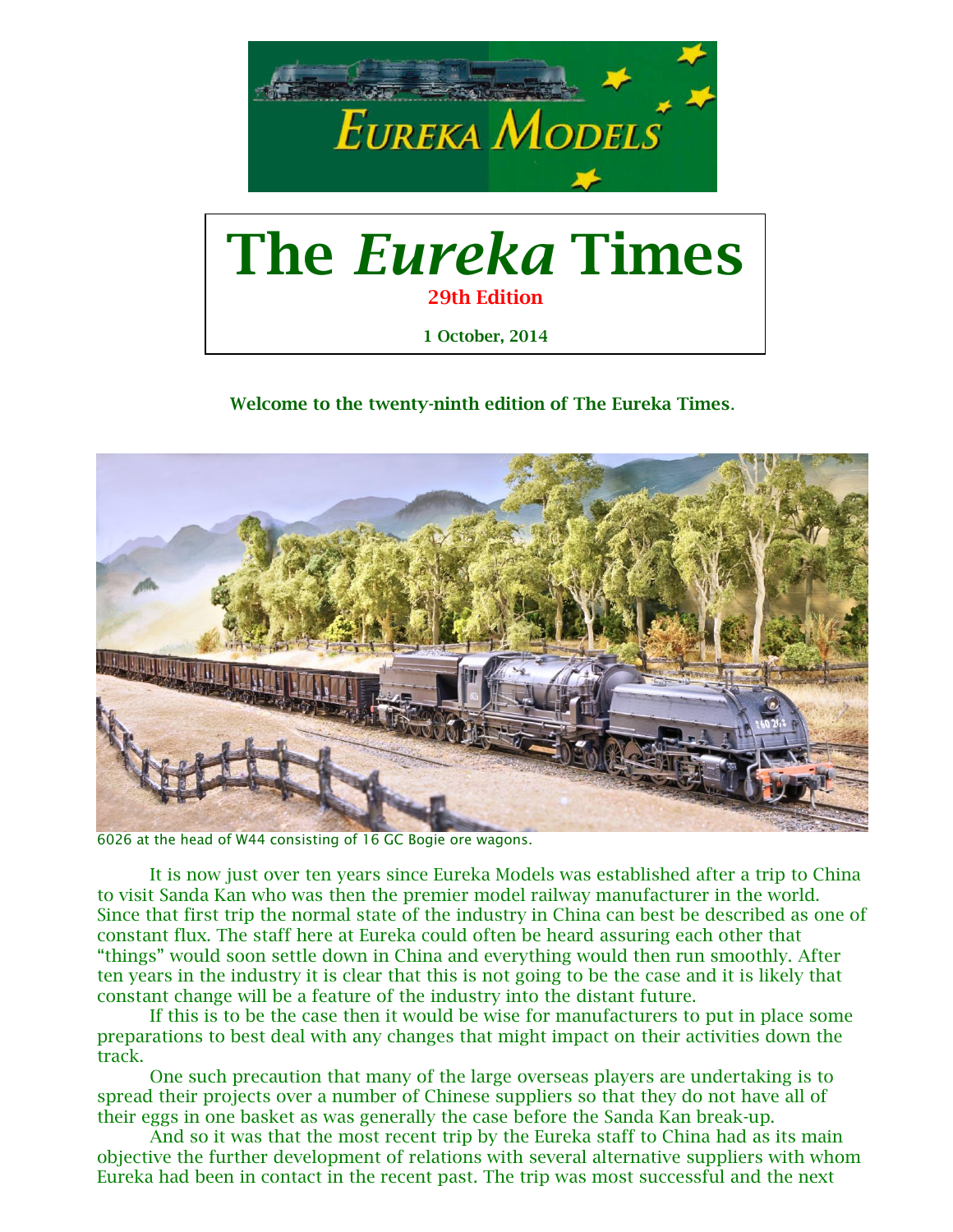twelve months should see a number of projects completed as a result of these new relationships. In fact it is likely that the future program of Eureka will almost certainly be altered dramatically by these new relationships as the next twelve months will demonstrate.

The likely impact of these new relationships are probably best appreciated on a project by project basis so let's do just that.

### **The G Wagons:**

.

On Monday the  $22<sup>nd</sup>$  of September 6 cubic metres of G wagons arrived at the Eureka Offices. Distribution commenced immediately and anyone who has not received their orders by the 1<sup>st</sup> of October should contact the Eureka Office.

The following is the break-up of the delivery:

| GC wagons in black in packs of 5. (Four different packs available). | \$275 per pack |
|---------------------------------------------------------------------|----------------|
| G wagons in black in packs of 2. (Two different packs available)    | \$110 per pack |
| HGM wagons in black or blue in packs of 2.                          | \$110 per pack |
| NOGX wagons in red in packs of 2.                                   | \$110 per pack |

The G wagons were produced by Ivan in his factory and are of his usual high standard. Order forms are enclosed.

# **The RSH and the LCH/CCH re-run**

 With the G wagon production completed assembly of the RSH and the LCH/CCH rerun has commenced with delivery expected in November, 2014





RSH pre-production final sample. The LCH pre-production re-run final sample with new coal load.

## **The 50 Class Standard Goods Engine:**

 QSI has delivered the sound boards for the 50 class. This has allowed assembly work on the 50 class to commence and the factory has quoted an April, 2015 delivery date.

# **The K Class:**

 The K class is tracking the 50 class by about six months. QSI are working on the sound files now and expect to deliver the completed sound boards in December. This would allow for delivery of the K class in time for the Caulfield exhibition in 2015.

Both the 50 class and the K class are being produced by Ivan in his factory.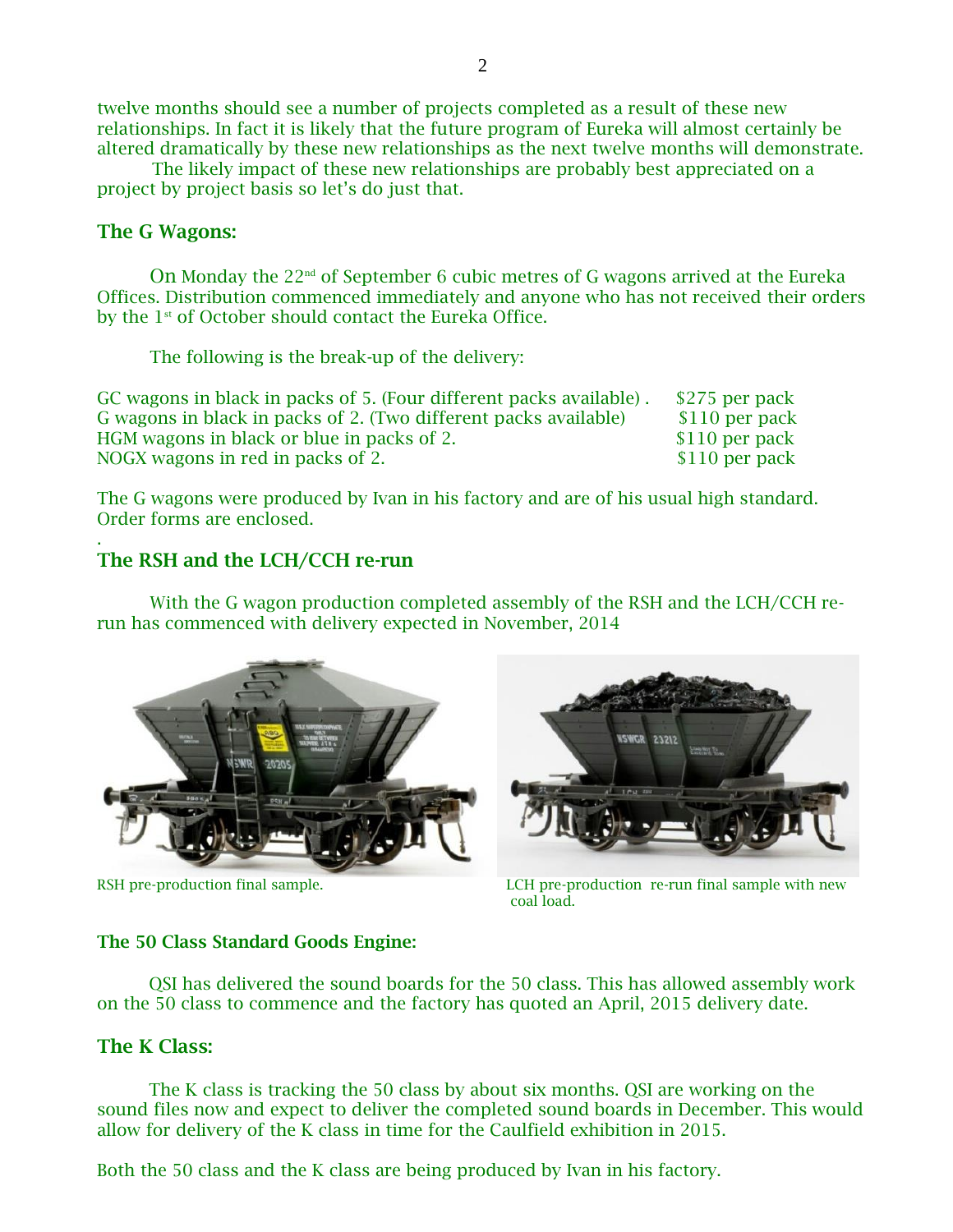### **The 40 Class:**

The 40 class is one of the four remaining what I call legacy projects. That is they are a legacy of Eureka's involvement with Sanda Kan. The tooling is still with Sanda Kan and the project is at the artwork stage with painted, running samples (with sound) having been supplied to and approved by Eureka several years ago. Everything has then come to a halt and with all the problems at Sanda Kan no progress on the project has occurred in over a year.

As part of the process discussed above a new manufacturer has been in contact with Eureka and after satisfying ourselves of the capabilities of this manufacturer, it has been decided to move the project from Sanda Kan to this new manufacturer. This process is being organized at the moment and we have a target delivery date of March, 2015. More details as the process progresses.

## **VR/SAR Bogie Open/Flat/ The NSW Bogie Tank Wagon:**

These are the other three legacy projects. To bring these to a speedy conclusion the tooling for these three projects is being transferred to a second new manufacturer who is keen to produce the three wagons in very quick time once the tooling is received. More details after the tooling is transferred

# **The Private Owner Non-air Four Wheel Hopper:**



5268 leaving East Maitland with a load of private owner non-air four wheel coal hoppers with a CHG guards van at the rear. Photo by Peter Attenborough from the excellent Train Hobby publication, "Coals to Newcastle".

To accompany the release of our 50 class locomotive Eureka Models has commissioned the production of a Private Owner non-air, four wheel coal hopper which for over 50 years were a feature of the coal fields of the Hunter Valley region in NSW. Eureka's model will feature a timber underframe wagon with size L timber hopper.

 The wagons will come in packs of ten and will feature hook and chain couplers with knuckle couplers at the outer ends of each set of ten wagons.

The hoppers will be available in mixed packs for five private collieries.

The Private Owner hoppers will be produced by Ivan at his factory.

Order forms are enclosed.